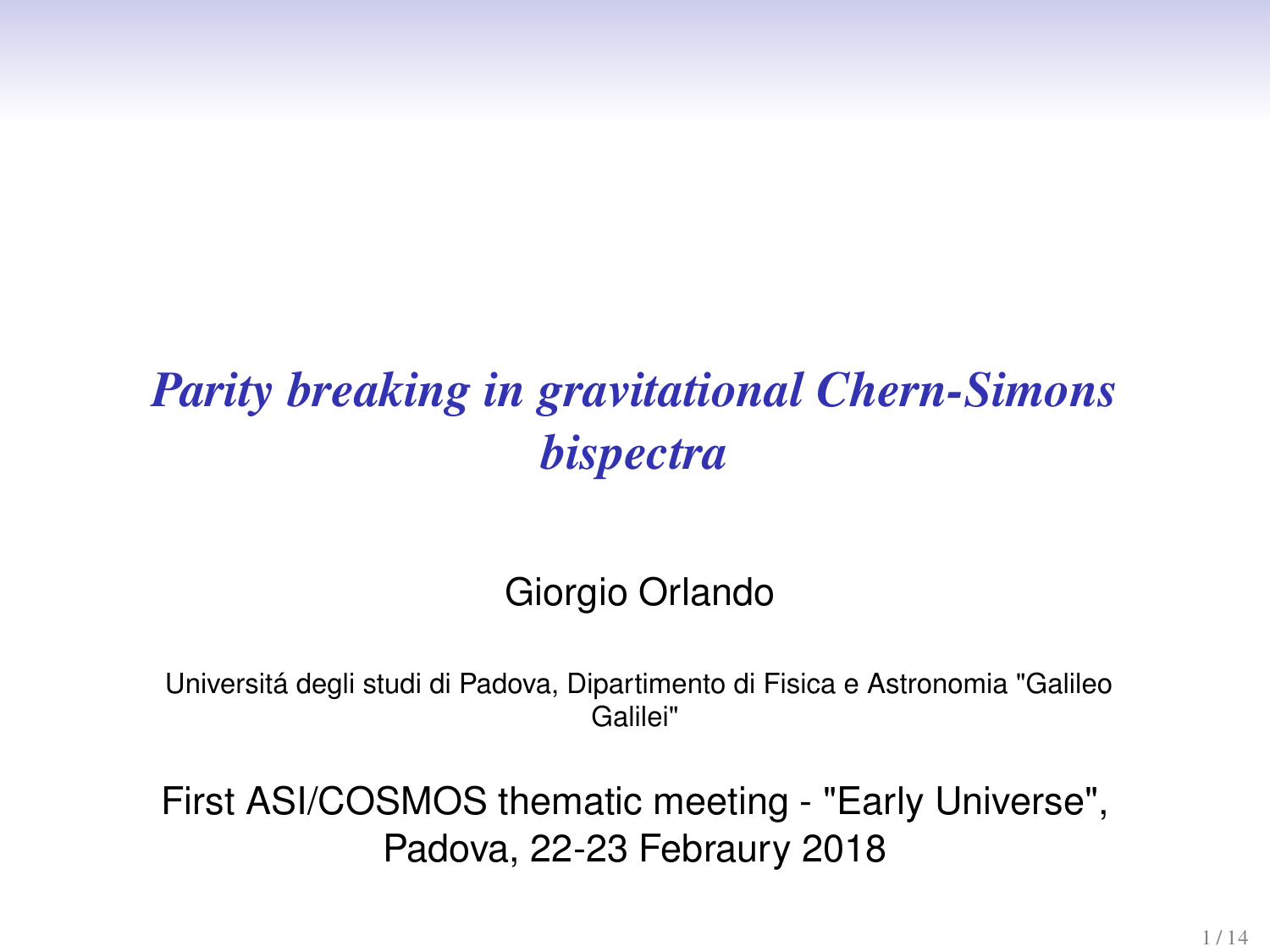## **Outline**

- Introduction to Chern-Simons gravity during inflation
- Parity breaking signatures in primordial bispectra
- Observations through CMB bispectra
- Summary and Conclusion

- Presentation based on:
	- *N. Bartolo, G. Orlando, JCAP07(2017)034*
	- *M. Shiraishi, G. Orlando, N. Bartolo*, in preparation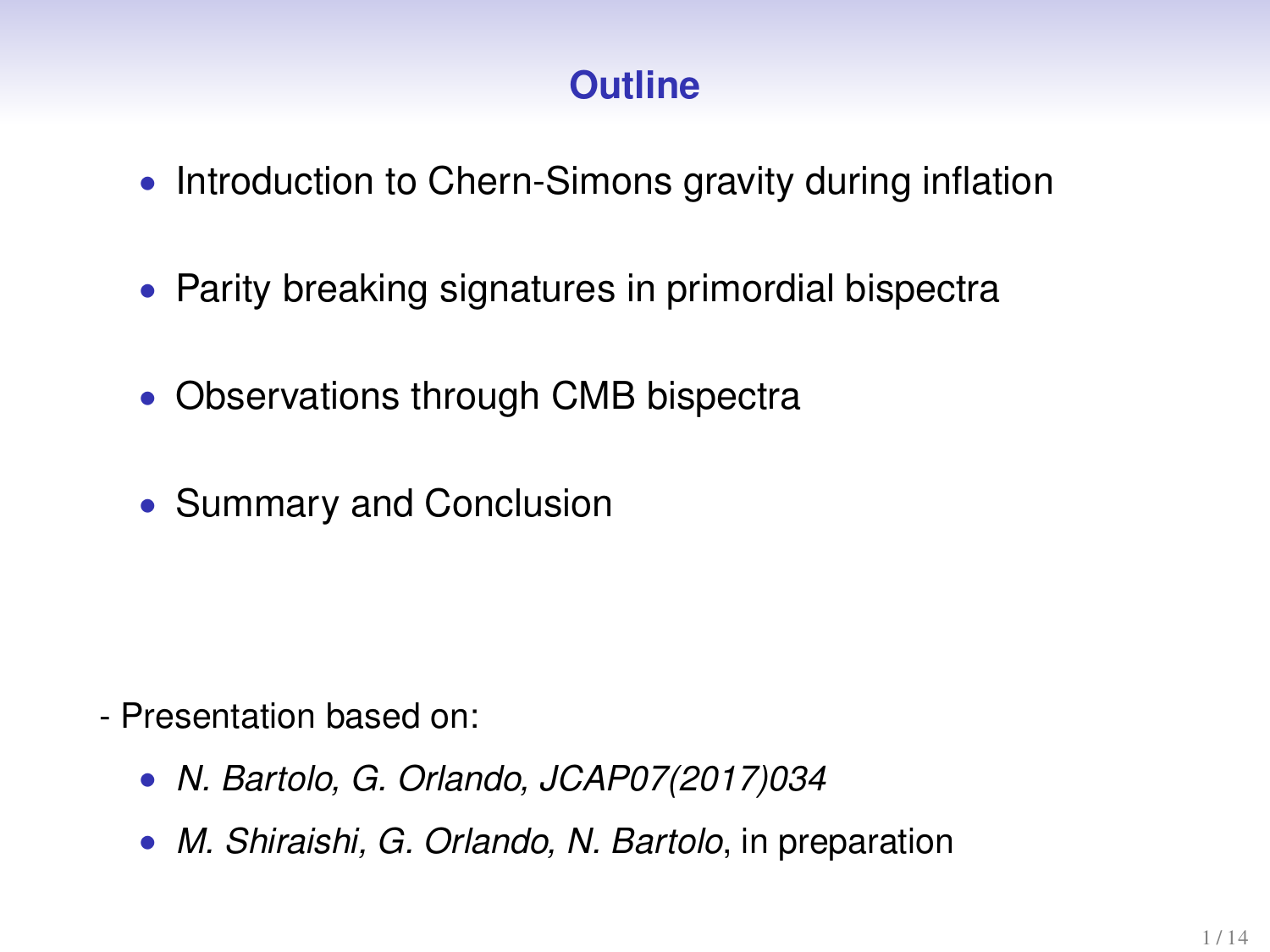#### **Chern-Simons gravitational term coupled to the scalar sector during inflation**

$$
\mathcal{L} = \sqrt{g} \Bigg[ \frac{1}{2} M_{Pl}^2 R - \frac{1}{2} g^{\mu\nu} \partial_\mu \phi \partial^\mu \phi - V(\phi) \Bigg] + f(\phi) \epsilon^{\mu\nu\rho\sigma} C_{\mu\nu}{}^{\kappa\lambda} C_{\rho\sigma\kappa\lambda} \, .
$$

*Peculiarities of the Chern-Simons term:*

- Parity breaking.
- Vanishing on the background ( $C^{(0)}_{\mu\nu\kappa\lambda} = 0$ ).
- Only correlators involving gravitational waves are interesting.
- Invariant under Weyl transformation  $g' = e^{-2w(x,t)}g$ .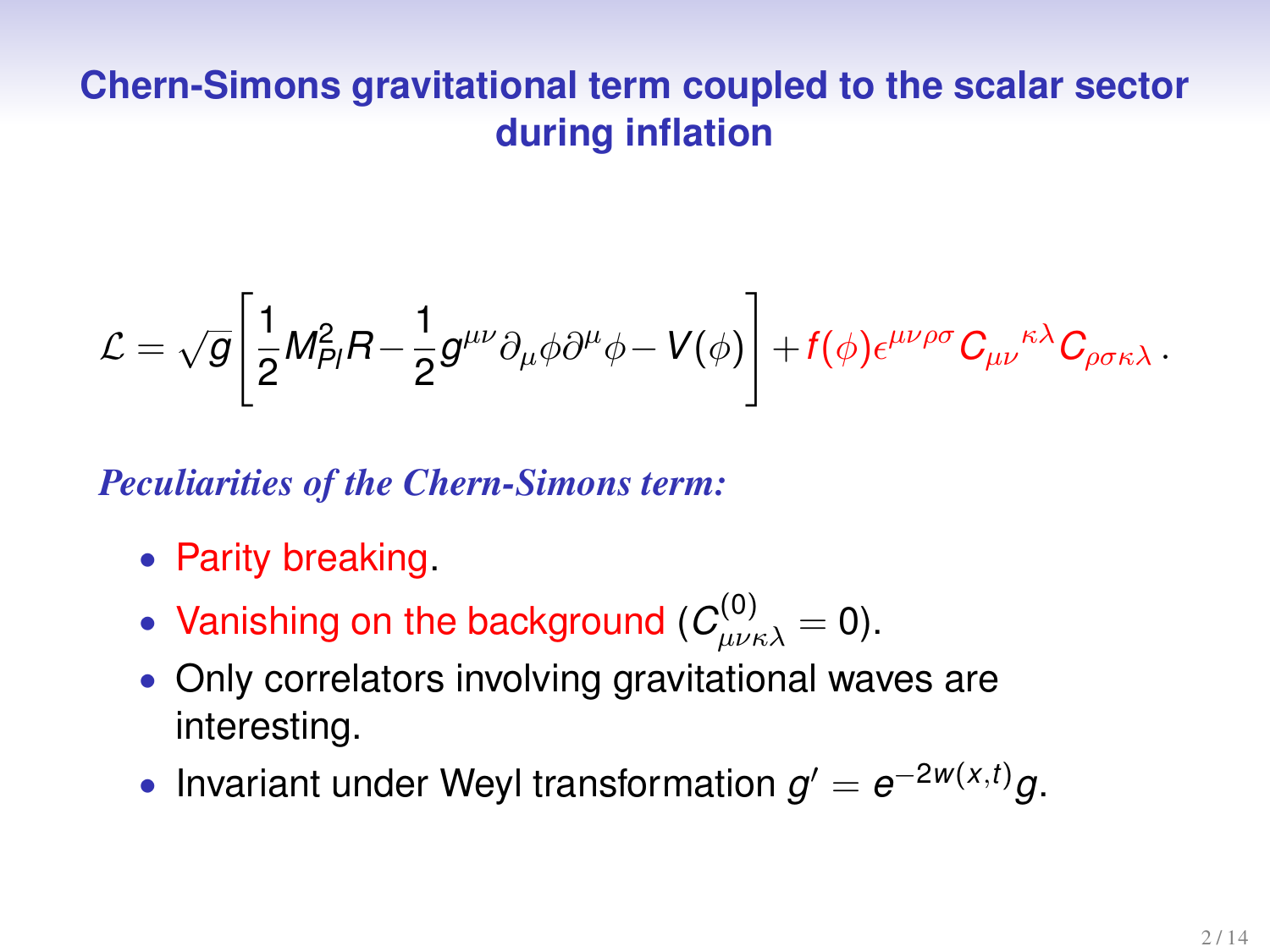#### **Chirality of gravitational waves**

• GW become chiral: different time evolution for R and L states.

$$
\gamma_R = \frac{1}{\sqrt{2}} (\gamma_+ - i \gamma_\times), \qquad \gamma_L = \frac{1}{\sqrt{2}} (\gamma_+ + i \gamma_\times).
$$

*Quadratic action of GW*

$$
S|_{\gamma\gamma} = \sum_{s=L,R} \int d\tau \; \frac{d^3k}{(2\pi)^3} \; A_{\gamma,s}^2 \left[ \; \left| \gamma_s'(\tau,k) \right|^2 - k^2 \left| \gamma_s(\tau,k) \right|^2 \; \right] \; ,
$$
  

$$
A_{\gamma,s}^2 = \frac{M_{Pl}^2}{2} a^2 \left( 1 - \lambda_s \frac{k_{phys}}{M_{CS}} \right) \; , \qquad M_{CS} = \frac{M_{Pl}^2}{8f(\phi)} \; .
$$

- $\lambda_B = +1$ ,  $\lambda_L = -1 \Longrightarrow$  When  $k_{\text{phys}} > M_{CS}$ ,  $\gamma_B$  becomes ghost field.
- SOLUTION : UV energy cut-off.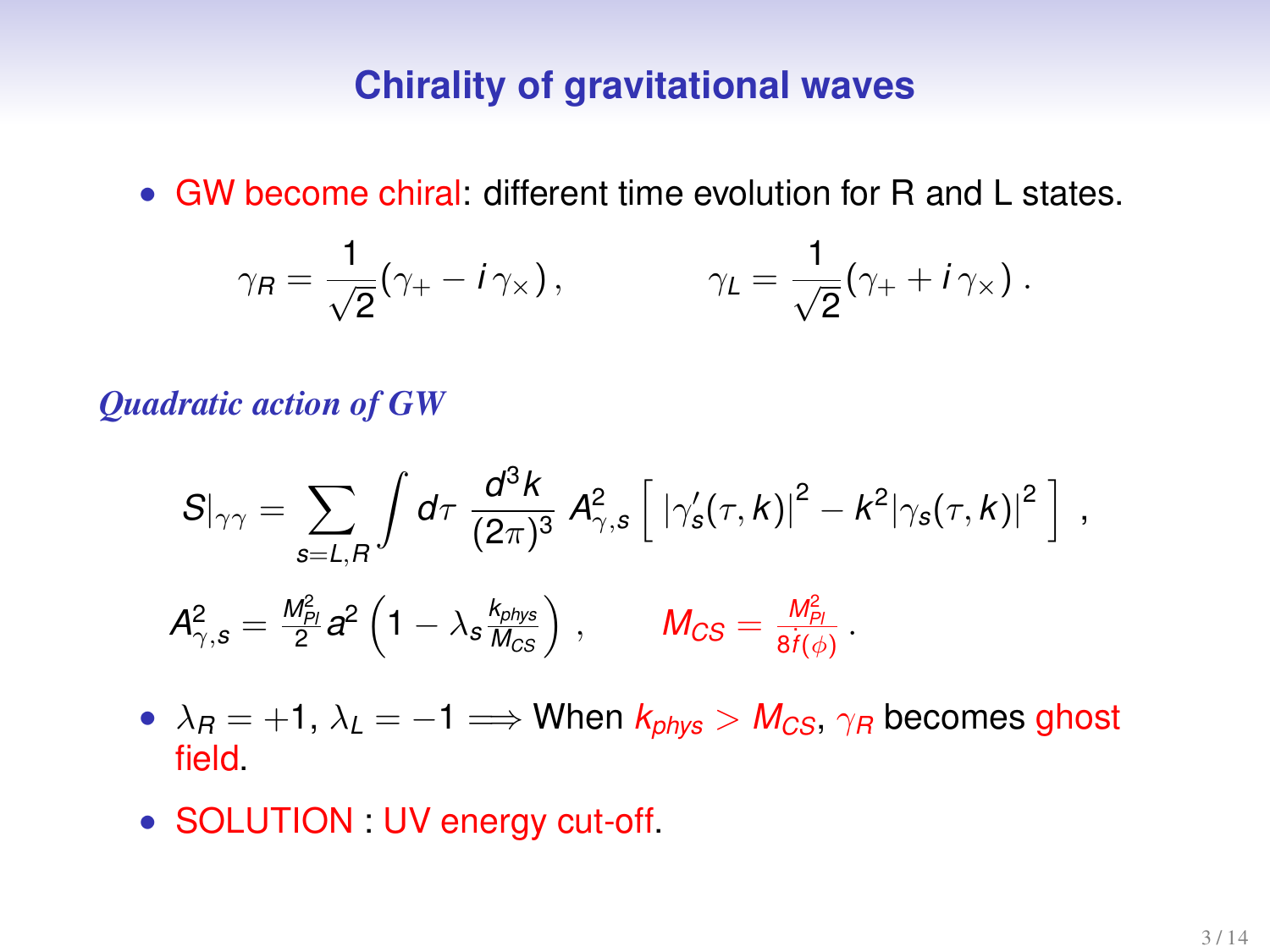#### **Killing the power-spectrum chirality**

$$
\mu_{\mathcal{S}} = \mathcal{A}_{\gamma,\mathcal{S}}\gamma_{\mathcal{S}}\ .
$$

*Equation of motion*

$$
\mu''_s + \left( k^2 - \frac{\nu_{\tau}^2 - \frac{1}{4}}{\tau^2} + \lambda_s \frac{k}{\tau} \frac{H}{M_{CS}} \right) \mu_s = 0 \; .
$$

- This equation works well only when  $M_{CS} \simeq$  const.
- It is Whittaker equation, it can be solved analytically.

*Super-horizon power-spectra*

$$
\begin{array}{rcl} \Delta_\gamma^L=&\frac{\Delta_\gamma}{2}e^{-\frac{\pi}{4}H/M_{CS}}\ ,\\ \Delta_\gamma^R=&\frac{\Delta_\gamma}{2}e^{+\frac{\pi}{4}H/M_{CS}}\ .\end{array}
$$

$$
\chi = \frac{\Delta_{\gamma}^{R}-\Delta_{\gamma}^{L}}{\Delta_{\gamma}^{R}+\Delta_{\gamma}^{L}} = \frac{\pi}{2} \frac{H}{M_{CS}}.
$$

•  $H/M_{CS} \ll 1$  due to the UV cut-off.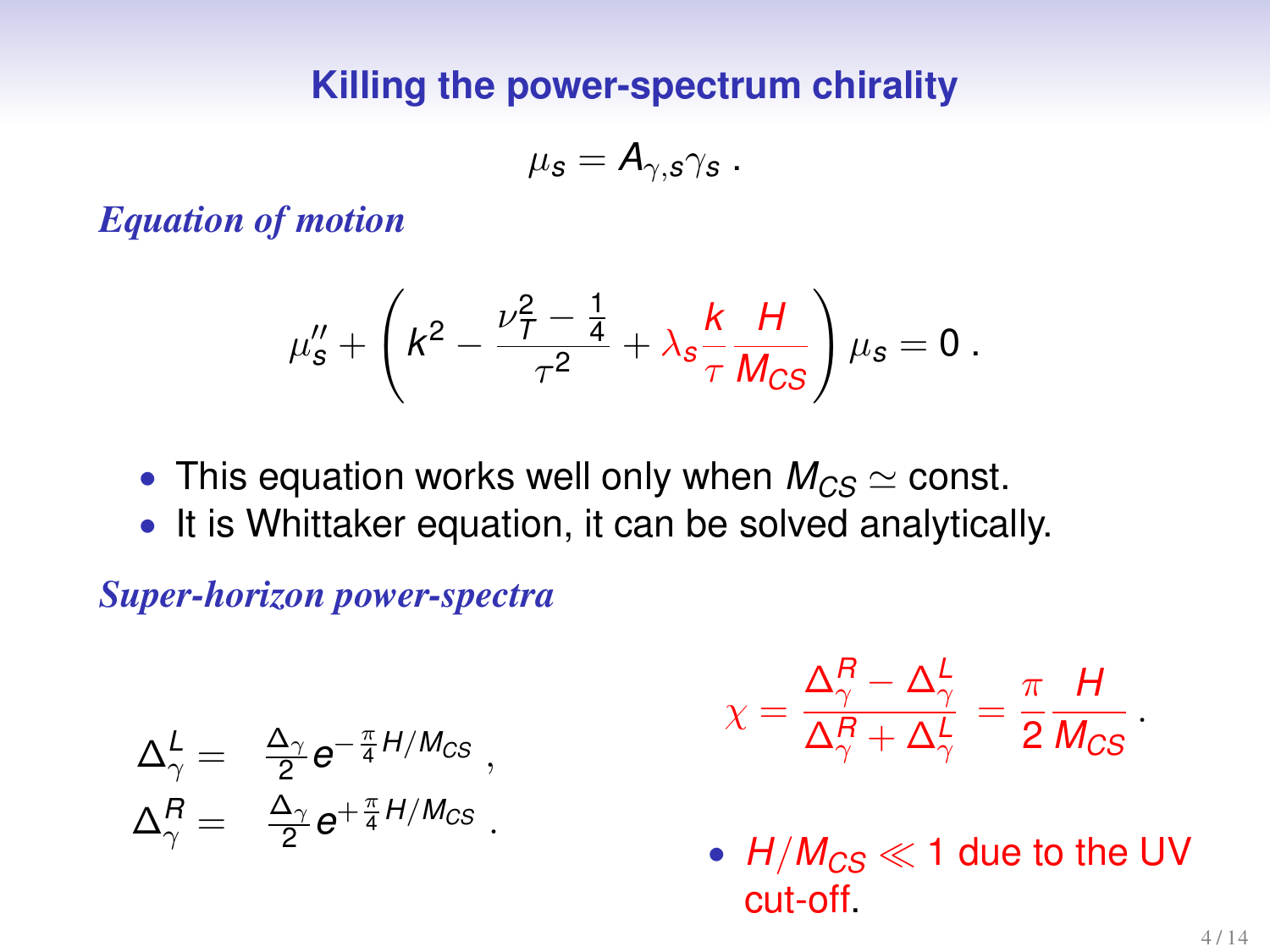#### **Forecasts on power-spectrum chirality from CMB data**

• Only *TB* and *EB* correlators are sensitive to PS chirality.



*M. Gerbino et. al. (2016)*

• Impossible to observe small chirality given the current experimental constraint on *r*, *r* < 0.07 (95%*CL*).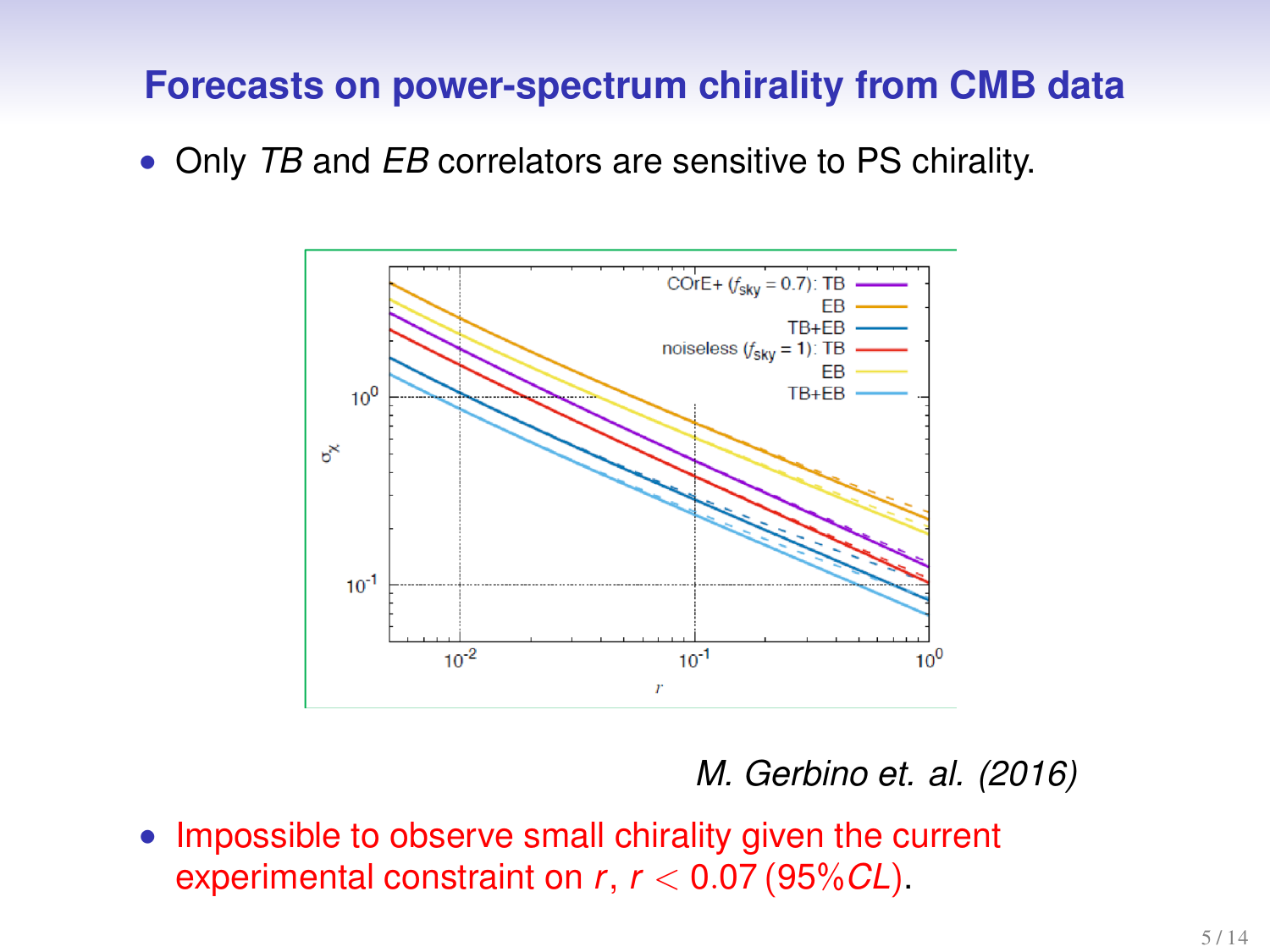#### **Importance of considering higher order statistics**

- The effects of Chern-Simons gravity on power-spectrum statistics can not be "measured" by CMB power spectra.
- This motivates an analysis of higher-order correlators.
- In JCAP07(2017)034 *"Parity breaking signatures from a Chern-Simons coupling during inflation: the case of non-Gaussian gravitational waves"* N. Bartolo, G. Orlando, we treated the bispectrum statistics of the model.
- We employed the in-in formalism formula (interaction picture):

$$
\langle \delta_a(\vec{k_1}) \delta_b(\vec{k_2}) \delta_c(\vec{k_3}) \rangle(t) = -i \int_{t_0}^t dt' \langle 0 | \Big[ \delta_a^I(\vec{k_1}, t) \delta_b^I(\vec{k_2}, t) \delta_c^I(\vec{k_3}, t) \;, \; H_{int}^I(t') \Big] | 0 \rangle \; .
$$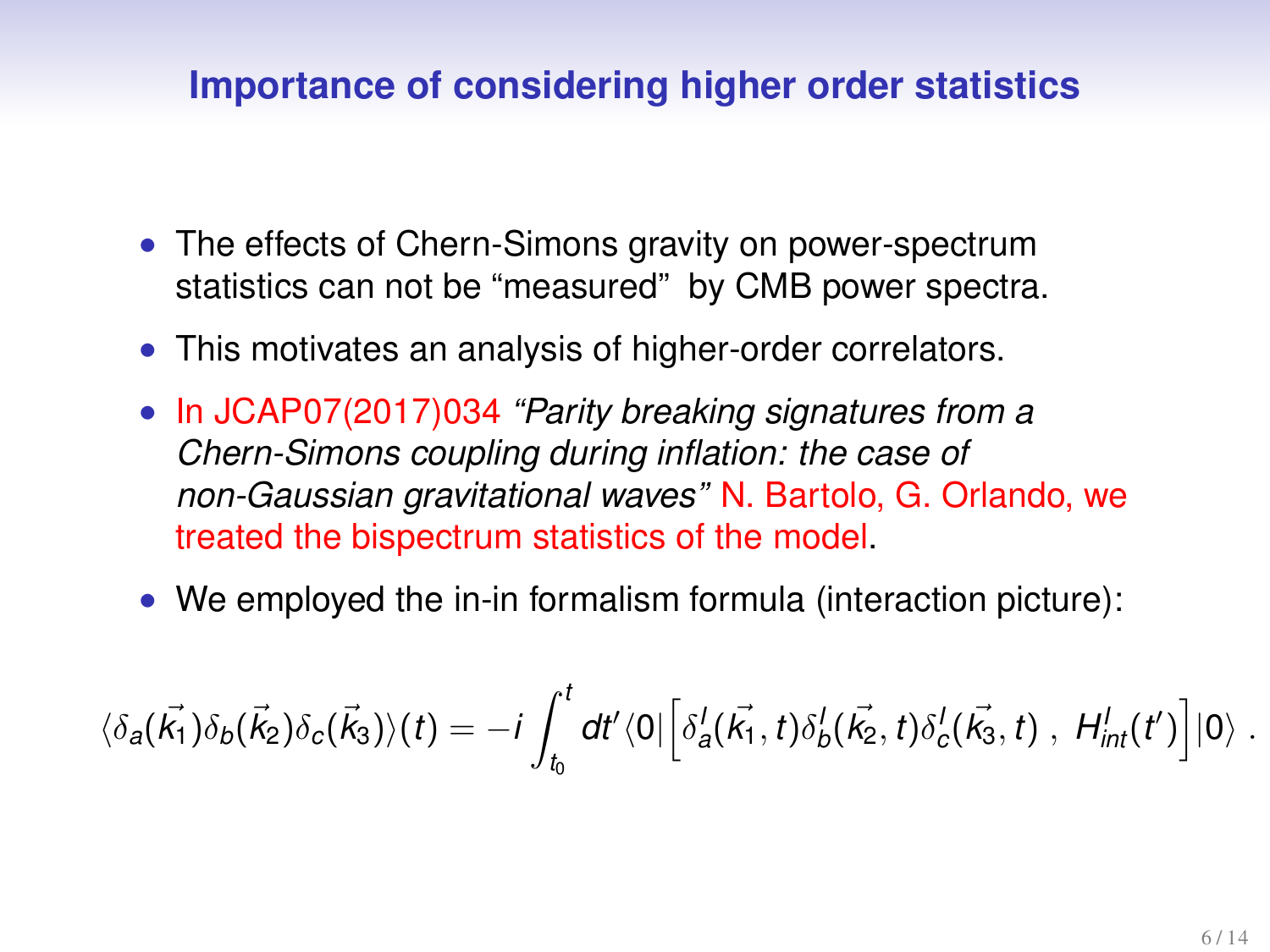#### **Main results**

- Amplitudes of  $\langle \gamma \gamma \gamma \rangle$  and  $\langle \gamma \zeta \zeta \rangle$  bispectra are suppressed by the ratio  $H/M_{CS}$  as the power spectrum case.
- Amplitude of  $\langle \gamma \gamma \zeta \rangle$  bispectrum shows a different behaviour:

$$
\langle \gamma_R(\vec{k}_1) \gamma_R(\vec{k}_2) \zeta(\vec{k}_3) \rangle = -(2\pi)^3 \delta^3(\vec{k}_1 + \vec{k}_2 + \vec{k}_3) \frac{\pi}{64} \left( \sum_{i \neq j} \Delta_{\mathcal{T}}(k_i) \Delta_{\mathcal{T}}(k_j) \right) \times \\ \times \left( H^2 \frac{\partial^2 f(\phi)}{\partial^2 \phi} \right) \frac{(k_1 + k_2)k_1k_2}{\sum_i k_i^3} \cos \theta (1 - \cos \theta)^2,
$$

 $\langle \gamma_L(\vec k_1) \gamma_L(\vec k_2) \zeta(\vec k_3) \rangle = -\langle \gamma_R(\vec k_1) \gamma_R(\vec k_2) \zeta(\vec k_3) \rangle \, , \qquad \langle \gamma_L(\vec k_1) \gamma_R(\vec k_2) \zeta(\vec k_3) \rangle = 0 \, .$ 

• The amplitude of this bispectrum is proportional to the second order derivative of  $f(\phi)$ . It does not appear suppressed as the power spectrum case.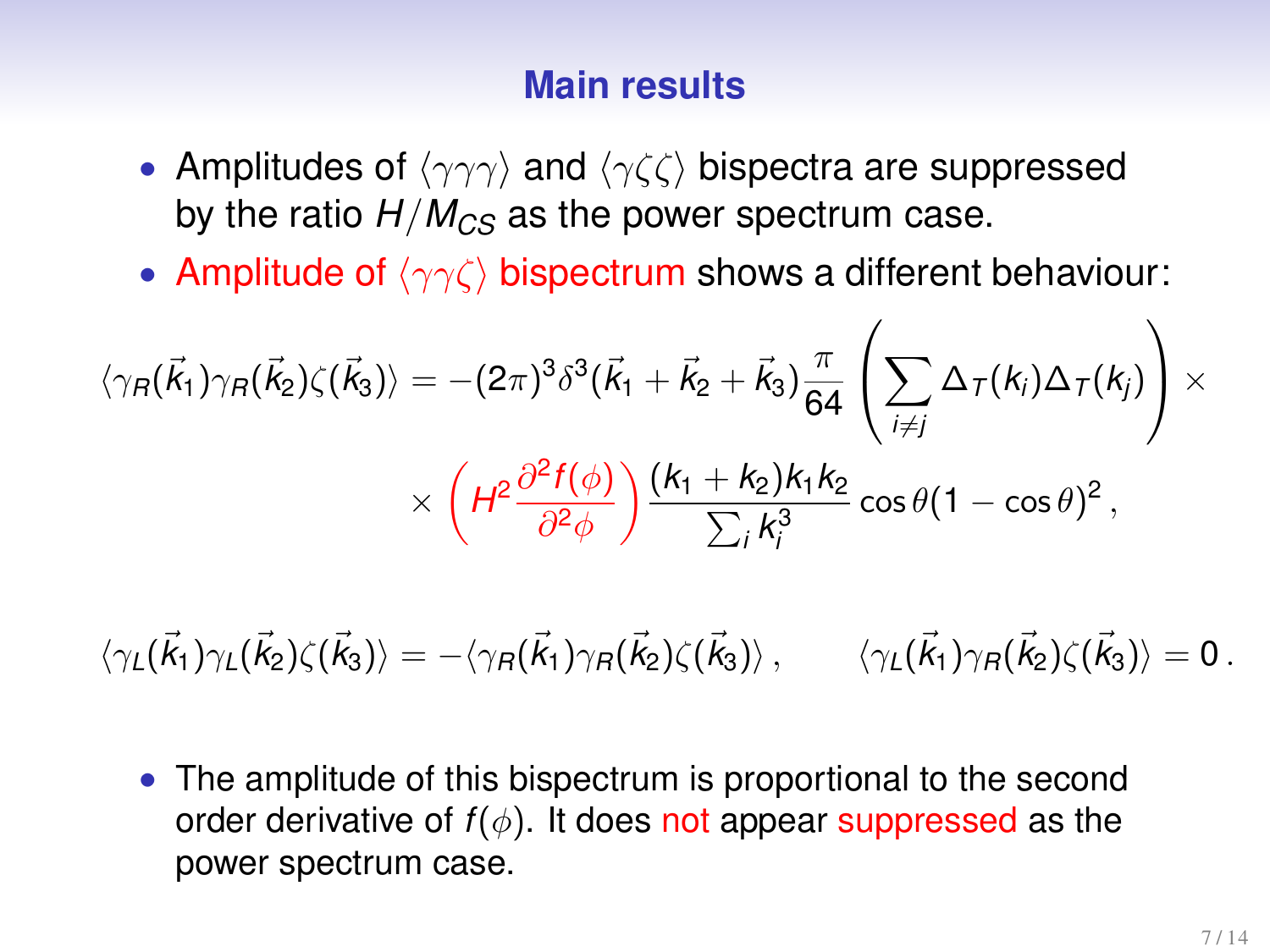#### **Shape function**

• The shape function gives the dependence of the bispectrum from the three momenta *k<sup>i</sup>* .

$$
F(k_1^{\gamma}, k_2^{\gamma}, k_3^{\zeta}) = \left(\sum_{i \neq j} \frac{1}{k_i^3 k_j^3}\right) \frac{(k_1 + k_2)k_1k_2}{\sum_{i} k_i^3} \cos \theta (1 - \cos \theta)^2,
$$
  
\n
$$
\cos \theta = \frac{k_3^2 - k_2^2 - k_1^2}{2k_1k_2}.
$$



$$
x_2 = k_2/k_1, \quad x_3 = k_3/k_1.
$$

• The shape function is maximum in the squeezed limit when the momentum of  $\zeta$  is much smaller than the momenta of the two  $\gamma$ 's  $(k_3 \ll k_1 \simeq k_2)$ .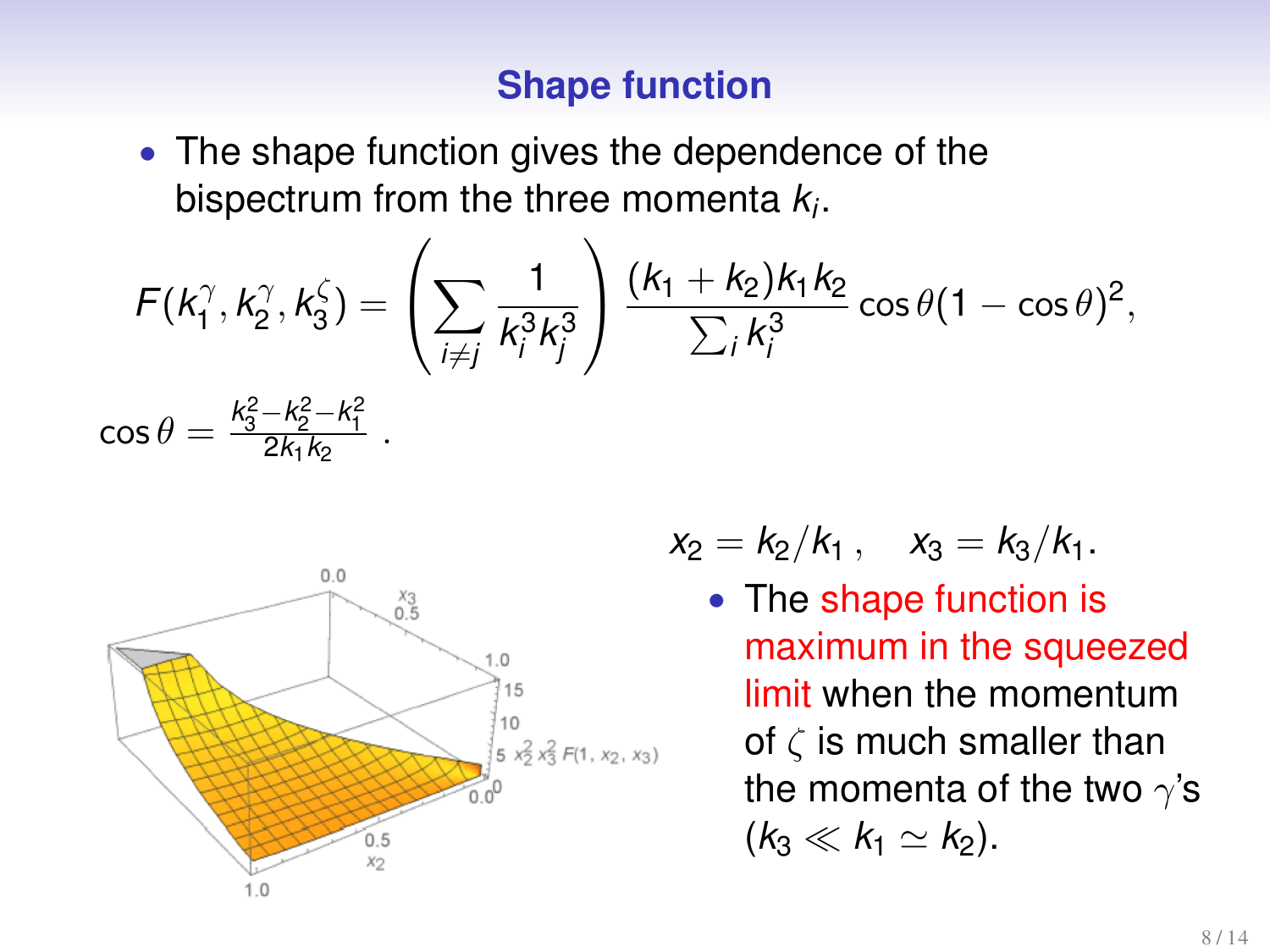### **Chirality in**  $\langle \gamma \gamma \zeta \rangle$  **bispectrum**

• Parity breaking coefficient:

$$
\Pi=\frac{\langle\gamma_{\mathit{R}}(\vec{k})\gamma_{\mathit{R}}(\vec{k})\zeta(\vec{k})\rangle_{\mathit{TOT}}-\langle\gamma_{\mathit{L}}(-\vec{k})\gamma_{\mathit{L}}(-\vec{k})\zeta(-\vec{k})\rangle_{\mathit{TOT}}}{\langle\gamma_{\mathit{R}}(\vec{k})\gamma_{\mathit{R}}(\vec{k})\zeta(\vec{k})\rangle_{\mathit{TOT}}+\langle\gamma_{\mathit{L}}(-\vec{k})\gamma_{\mathit{L}}(-\vec{k})\zeta(-\vec{k})\rangle_{\mathit{TOT}}}\,,
$$

$$
\Pi = \frac{96}{25} \pi \left( H^2 \frac{\partial^2 f(\phi)}{\partial^2 \phi} \right).
$$

• We can link this parameter to CMB bispectrum statistics...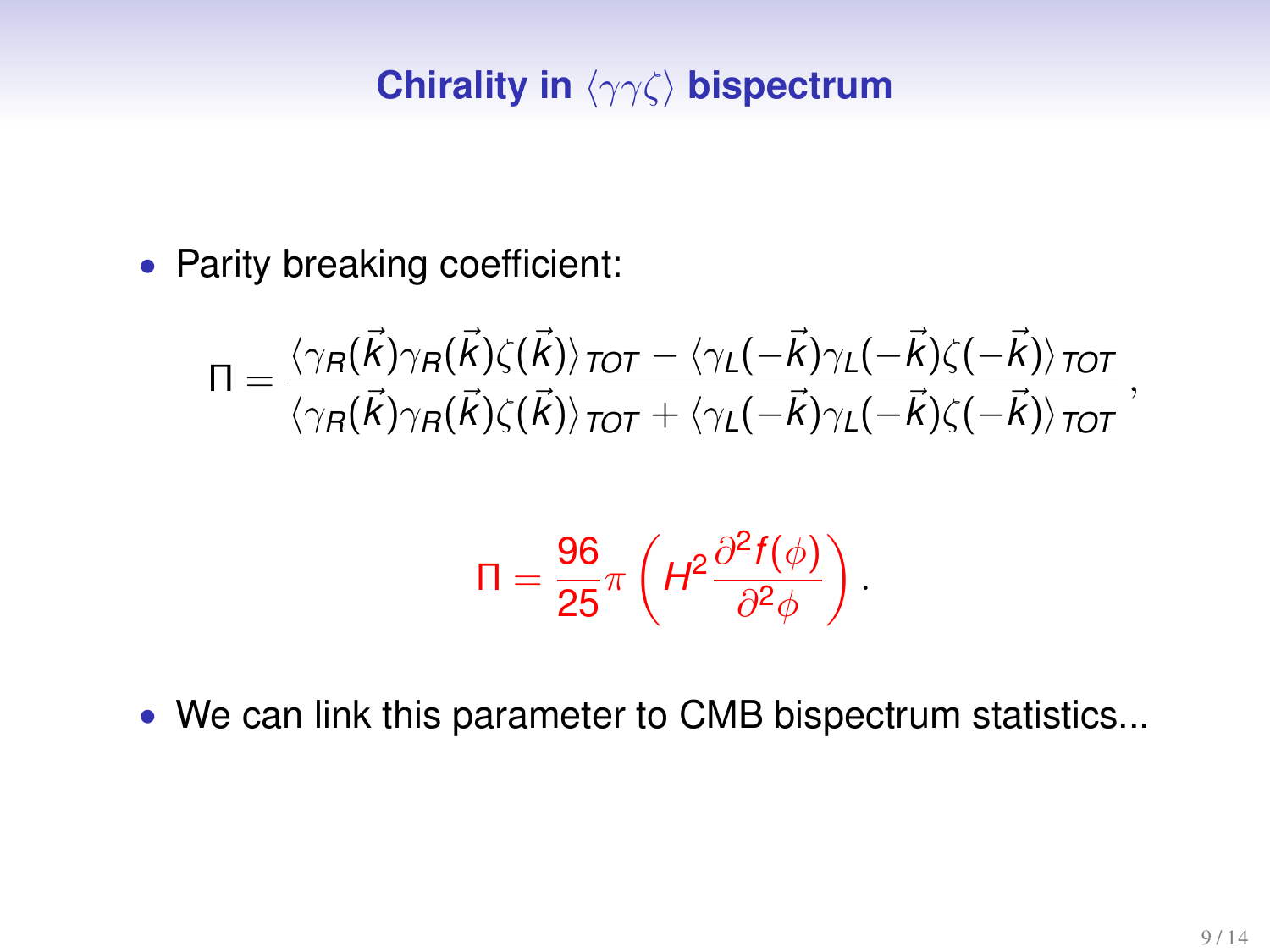#### **Measurement of** Π **using CMB bispectra**

• Link to the *BBT* angular bispectrum:

$$
a_{\ell m}^T \propto \int d^3k \; Y_{\ell m}^*(\hat{k}) \; T_I^{\zeta}(k) \left[ \zeta(\vec{k}) + (-1)^{\ell} \zeta(-\vec{k}) \right],
$$
  
\n
$$
a_{\ell m}^B \propto \int d^3k \;_{-2} Y_{\ell m}^*(\hat{k}) \; T_B^{\gamma}(k) \left[ \gamma_R(\vec{k}) - (-1)^{\ell} \gamma_L(-\vec{k}) \right],
$$
  
\n
$$
\langle a_{\ell_1 m_1}^B a_{\ell_2 m_2}^B a_{\ell_3 m_3}^T \rangle \sim \left[ \langle \gamma_R \gamma_R \zeta \rangle + (-1)^{\ell_1 + \ell_2 + \ell_3} \langle \gamma_L \gamma_L \zeta \rangle \right].
$$

• For the multipole location  $\ell_1 + \ell_2 + \ell_3 =$  odd we have:

$$
\langle a^B_{\ell_1 m_1} a^B_{\ell_2 m_2} a^T_{\ell_3 m_3} \rangle \sim \left[\langle \gamma_{\text{R}} \gamma_{\text{R}} \zeta \rangle - \langle \gamma_{\text{L}} \gamma_{\text{L}} \zeta \rangle \right] \propto \Pi \,.
$$

- Constraint over *BBT*  $\implies$  Constraint over Π.
- We can also use the *TTT* CMB bispectrum, but with worse *S*/*N*.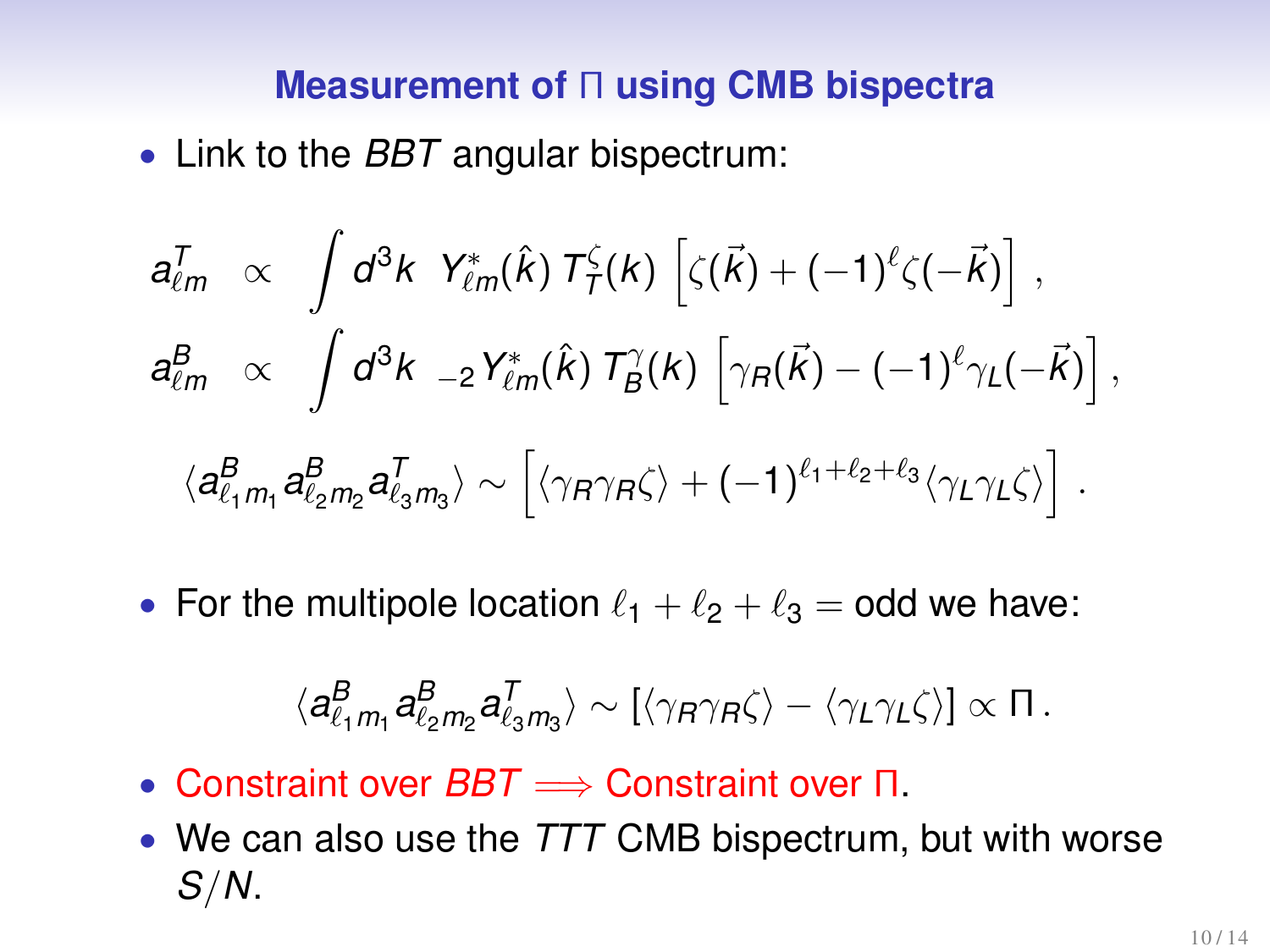#### **Fisher matrix forecast in preparation**

• *"Measuring chiral gravitational waves in Chern-Simons gravity with CMB bispectra"*, M. Shiraishi, G. Orlando, N. Bartolo.



• In Fig. expected 1 $\sigma$  errors on  $\Pi$  for an ideal experiment are shown. Taking  $\ell_\textit{max} \approx 500$  and  $r = 10^{-2}$  we have  $\Delta \Pi_\textit{min} \approx 10^6$  .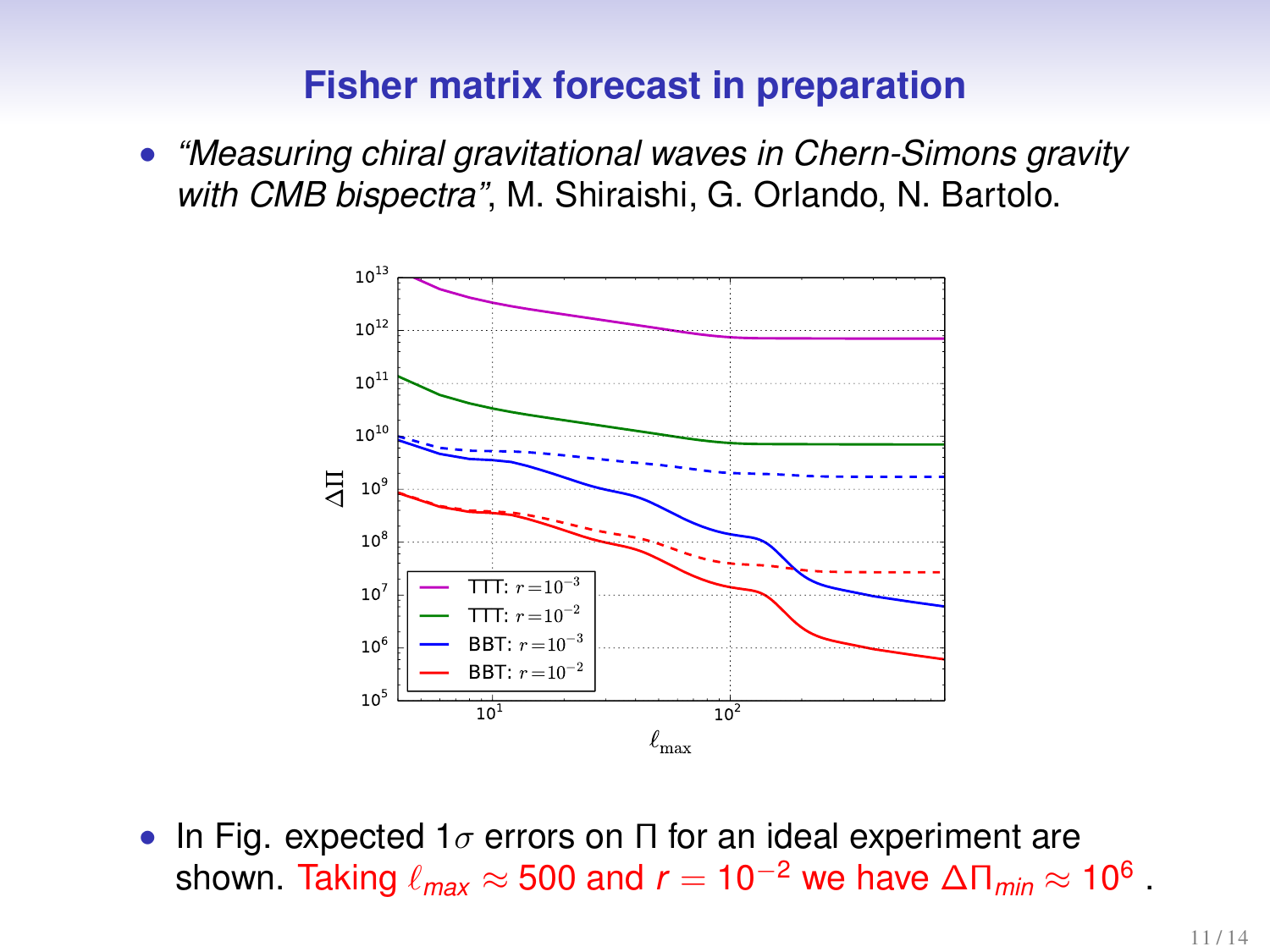#### **Need for time dependent Chern-Simons mass**

• Neglecting time-dependence of  $M_{CS}$  during inflation is equivalent to

$$
\frac{\dot{M}_{CS}}{H M_{CS}} = \epsilon - \eta - \sqrt{2\epsilon} M_{Pl} \frac{f''(\phi)}{f'(\phi)} \lesssim 1.
$$

- This condition, given *r* ∼ 10−<sup>2</sup> , forces Π to be smaller than 10<sup>2</sup> (impossible to observe).
- To measure Π we need *M<sub>CS</sub>* to vary significantly during inflation. In particular, we need  $M_{CS}$  to increase during inflation, important to avoid ghost formation.
- A large variation of  $M_{CS}$  during inflation can drastically enhance Π! Possibilities for a detection with CMB bispectra.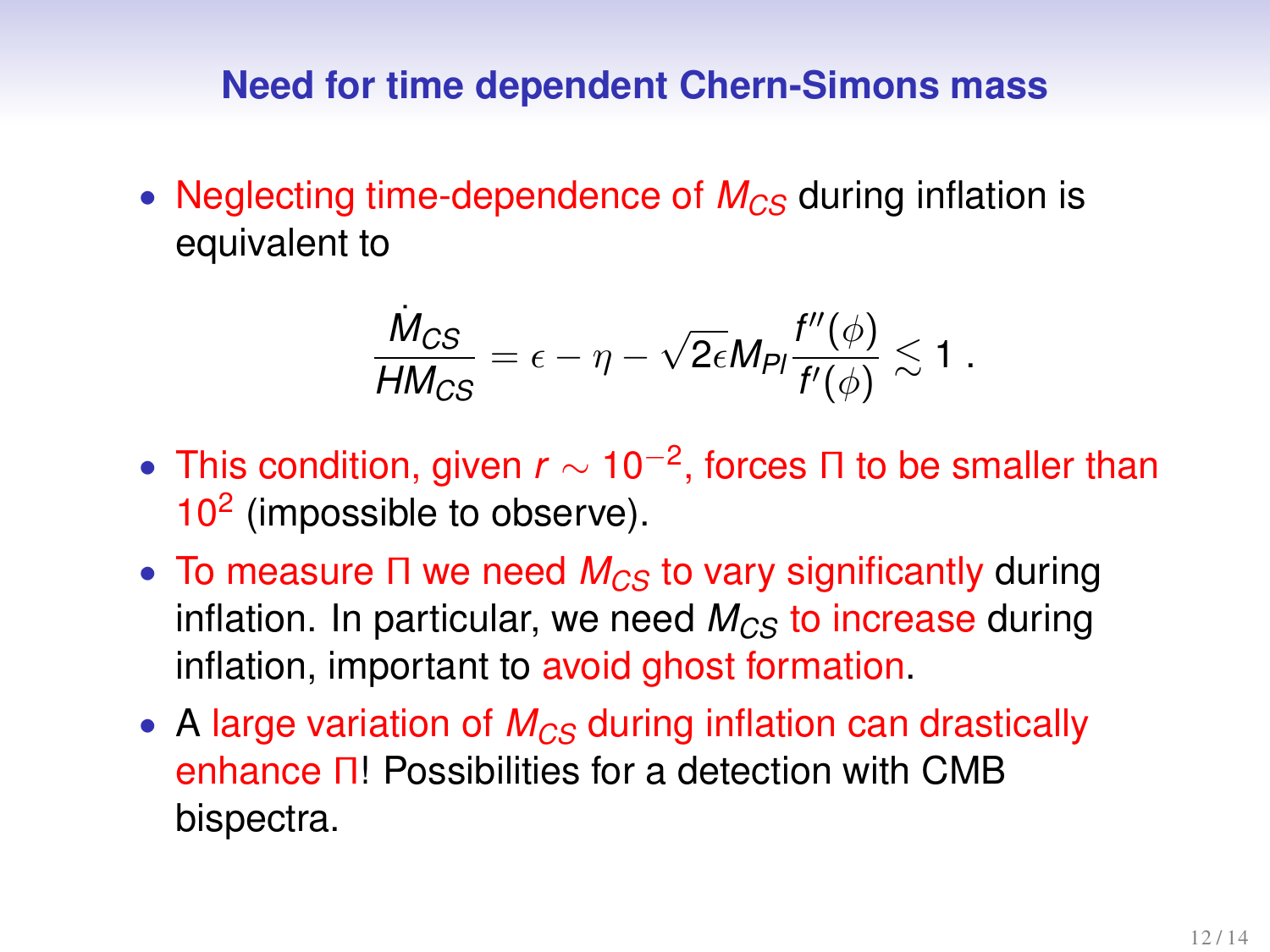#### **Squeezed modulation from an external field (ongoing)**

• An external scalar field  $\chi$  interacting with Chern-Simons gravitational term can provide a squeezed modulation of GW power spectrum.

*Squeezed modulation of the tensor power spectra*

$$
\Delta_\gamma^{R/L}(q)|_\chi=\Delta_\gamma^{R/L}(q)|_{(0)}+\chi(Q)\frac{\langle\gamma_{R/L}(q_1)\gamma_{R/L}(q_2)\chi(Q)\rangle'}{P_\chi(Q)},
$$

 $Q \rightarrow 0$ ,  $q_1 \simeq q_2 = q$ .

- R and L squeezed bispectra differ for a minus sign  $\rightarrow$  Enhancement of the power spectrum chirality!
- The modulation can be scale dependent. Possibility to enhance chirality at interferometer frequencies.